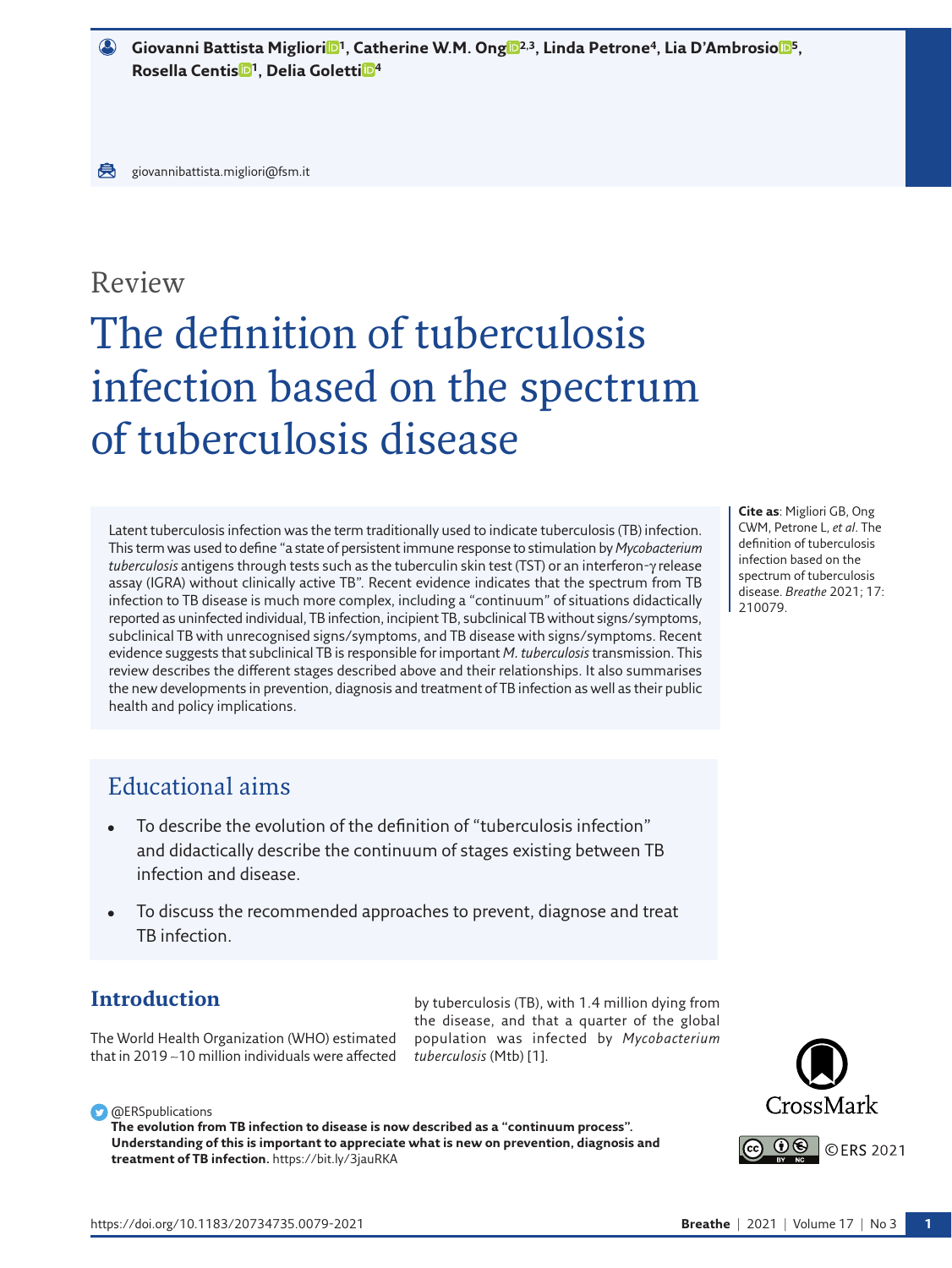#### **TB transmission and pathogenesis**

Mtb is the causative agent of TB. Historically the diagnosis of TB was performed taking advantage of the alcohol acid-fast properties of the bacillus. The direct sputum smear examination, developed by Robert Koch, is still largely used after more than one century [\[2,](#page-10-1) [3\]](#page-10-2), to complement the diagnostic armamentarium that includes TB culture and a new generation of rapid nucleic acid amplification tests.

TB is an airborne-transmitted disease: the bacilli are transmitted by inhaling droplet nuclei of dimensions ranging from 1 to 5 µm from contagious individuals coughing (but also speaking, singing and sneezing) [\[4,](#page-10-3) [5\]](#page-10-4). Although in the majority of cases Mtb clearance takes place, infection may occur, either leading to a dormant state of the bacilli, or progressing to TB disease [\[5,](#page-10-4) [6](#page-10-5)].

Following exposure to Mtb, an estimated 20–25% of individuals are infected, among whom 5–10% can develop active disease within the first 5 years [\[7](#page-10-6), [8\]](#page-10-7). In the remaining 90% of TB-infected individuals, the immune system, through innate and adaptive responses, controls the replication of the pathogen. In about 10% of the individuals, TB infection can evolve to TB disease during their lifetime. Among the different risk/predisposing factors described, we mention co-infection with HIV and other pathogens, including severe acute respiratory syndrome coronavirus 2 (SARS-CoV-2) [\[9](#page-10-8)–[11\]](#page-10-9), and comorbidities like diabetes, genetic predisposing factors, malnutrition, treatment with glucocorticoids or biological agents, solid organ transplantation, and malignancies [\[5](#page-10-4)].

Evidence indicates that in individuals co-infected with HIV the probability of developing TB disease given infection is high, up to 10% per year and 50% during life. Much less evidence is available for coronavirus disease 2019 (COVID-19). Several studies demonstrated that active TB associates with both good and severe COVID-19 outcomes [[12](#page-10-10)–[16](#page-10-11)] and it has been postulated that both diseases may impact one another. Co-infected individuals fail in building a SARS-CoV-2 immune response and show a skewed functional profile of the SARS-CoV-2 specific T-cells [[17](#page-10-12)]. Moreover, the COVID-19 lymphopenia and the steroid therapy during COVID-19 in subjects with TB infection may increase the risk to progress to active TB as a consequence of a perturbation of the Mtb-immunity. In this regard, it has been shown that COVID-19 induces a frequency decline in Mtb-specific CD4 T-cells in subjects with TB infection, thus potentially impairing the Mtb infection control [\[17](#page-10-12)]. However, additional studies are needed to fully understand if these immunological dysregulations may have an impact on the clinical outcome of each disease.

## **Aim of this review and search methods**

The definition of TB infection has evolved over time, and recent evidence suggests that a "continuum"

of situations or stages exists from TB infection to TB disease. This review describes, through the history of definitions, these different stages and their relationships. It also summarises the new developments in prevention, diagnosis and treatment of TB infection as well as their public health and policy implications.

We made a rapid and non-systematic search of the literature using the keywords "TB", "TB infection", "definitions" to identify a minimum set of references from an electronic database (PubMed), existing guidelines on TB infection and grey literature without time limitations.

#### **History of definitions**

Latent tuberculosis infection (LTBI) was the term traditionally used to indicate TB infection. This term has been used to define a state of persistent immune response to stimulation by Mtb antigens through tests such as the tuberculin skin test (TST) or an interferon (IFN)-γ release assay (IGRA) without clinically active TB [[18](#page-10-13)].

Recently WHO adopted the term "TB infection" to better indicate "a continuum" in the process, which follows inhalation of bacilli and may lead to clinically manifested TB disease [\[7,](#page-10-6) [8](#page-10-7)].

The following paragraphs educationally describe the stages so far included in the TB spectrum of disease. New insights into TB pathogenesis are also considered [[19,](#page-10-14) [20\]](#page-10-15).

### **Latent infection or a "continuum" towards TB disease?**

The term LTBI (still commonly used) was introduced for the first time by the Austrian paediatrician Clemens von Pirquet. He developed the TST, in which the "old tuberculin" isolated by Robert Koch was applied to a superficial abrasion of the skin. Clemens von Pirquet observed that the proportion of positive skin reactions increased with age: for example, they were ∼5% in infants, increasing to ∼80% at the age of 10 years, thus indicating an increased risk of acquiring TB with age [\[5](#page-10-4)].

Historically, for research, prevention, diagnostic and treatment purposes a dualistic approach was used, including LTBI and (active) TB disease. This oversimplification of the pathogenesis of TB was useful. However, evidence indicates that the spectrum from LTBI to TB disease is much more complex, including a continuous spectrum of situations [[21](#page-10-16)[–23\]](#page-10-17). These situations are regulated from one side by the metabolic activity of Mtb (dormancy, intermittent replication, active replication) and from the other side by the host innate and acquired immunity (which fights to limit the consequences of TB infection) [\[24](#page-10-18)].

With this perspective WHO has suggested to remove the word "latent" leaving the term "TB infection" only [\[7,](#page-10-6) [8\]](#page-10-7). The stage referred to as "TB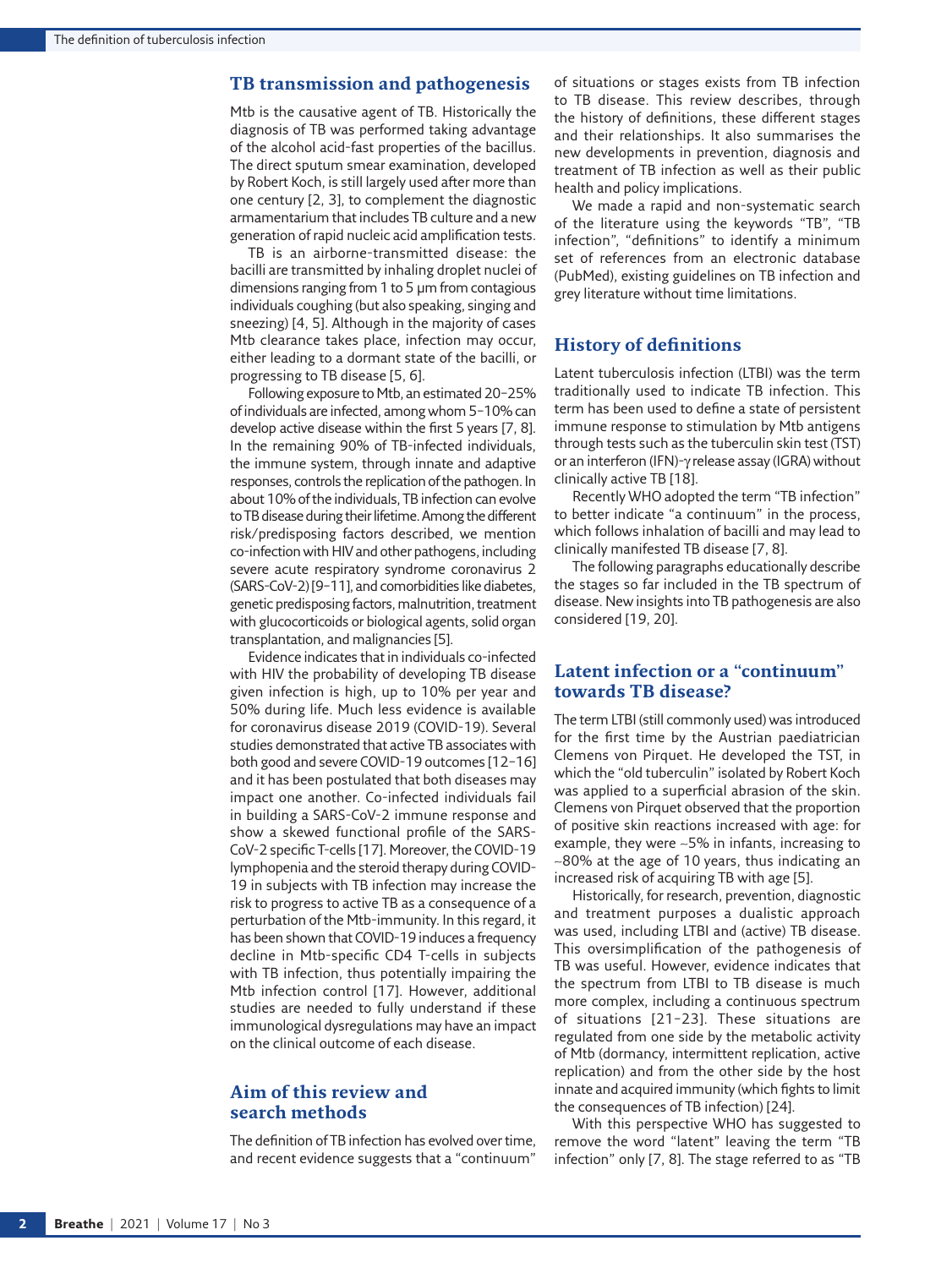

<span id="page-2-0"></span>**Figure 1** *The "continuum process" leading from TB infection to disease. BCG: bacille Calmette–Guérin; DX: diagnosis; TX: treatment; IGRAs: interferon-*γ *release assays; TST: tuberculin skin test; (L)TBI: (latent) TB infection.*

infection" includes bacilli at the dormant stage and corresponds to the same term used by WHO. In this article, we describe the evolution of the definition of TB infection, the tools recommended to diagnose and treat it, as well as what is new in terms of the prevention and public health perspectives.

Recently, in an effort to better describe the process (and allowing a future differentiation and tailored clinical approach) two additional clinical stages have been proposed to describe this bi-directional flow in the process going from TB infection to TB diseases: incipient and subclinical TB [\[24](#page-10-18), [25](#page-11-0)].

To didactically describe the available evidence, in [figure 1](#page-2-0) we summarise this "continuum" process using six stages: uninfected individual; TB infection; incipient TB; subclinical TB without signs/ symptoms; subclinical TB with unrecognised signs/ symptoms; and TB disease with signs/symptoms.

### **Incipient TB**

The term incipient TB, which lies between TB infection and subclinical TB, is the most difficult to describe, as the evidence is extremely modest [[24](#page-10-18)]. Bacilli are viable, and probably alternating periods of dormancy (typical of the TB infection state) with periods of slow metabolic activity and replication. The patient is probably not infectious. There are no validated tools to diagnose incipient TB [\[24](#page-10-18)]. The infection diagnostic tests (TST and IGRAs) are positive and remain positive in subsequent stages towards TB disease. In future, new biomarkers will enable the specific diagnosis of incipient TB that is going to progress to subclinical or clinical TB, possibly by identifying host ribonucleic acid (RNA) signatures [\[26](#page-11-1)[–28](#page-11-2)]. Larger studies are needed to confirm the accuracy of these results.

Considering the low amount of bacilli replication and the minimal lesions present at this stage, today it is still difficult to recommend an "ideal" drug regimen to treat incipient TB [\[27,](#page-11-3) [28\]](#page-11-2). Future studies are needed to provide insights on the best clinical approach.

### **Subclinical TB**

Subclinical TB was defined as "disease", due to viable Mtb bacteria, that does not cause clinical TB-related symptoms but causes different abnormalities that can be detected using existing radiological or microbiological assays [[24](#page-10-18), [25](#page-11-0), [29\]](#page-11-4).

It represents an evolution from the stage of TB infection (dormancy, no detectable abnormalities, no tendency to evolve towards the next stages) and incipient TB, with possible intermittent replication of bacilli potentially evolving towards the next stages, without detectable abnormalities [\[24](#page-10-18), [29\]](#page-11-4).

At the subclinical TB stage, the bacilli are replicating, metabolically active, and therefore this stage is potentially infectious. This status can be diagnosed using microbiological and radiological tools. As symptoms can be present or not present (although the patient cannot identify them) the usual clinical criteria are not of much help [\[29\]](#page-11-4).

Therefore, at the subclinical stage the patients, although potentially infectious, have no symptoms or have minimal ones they cannot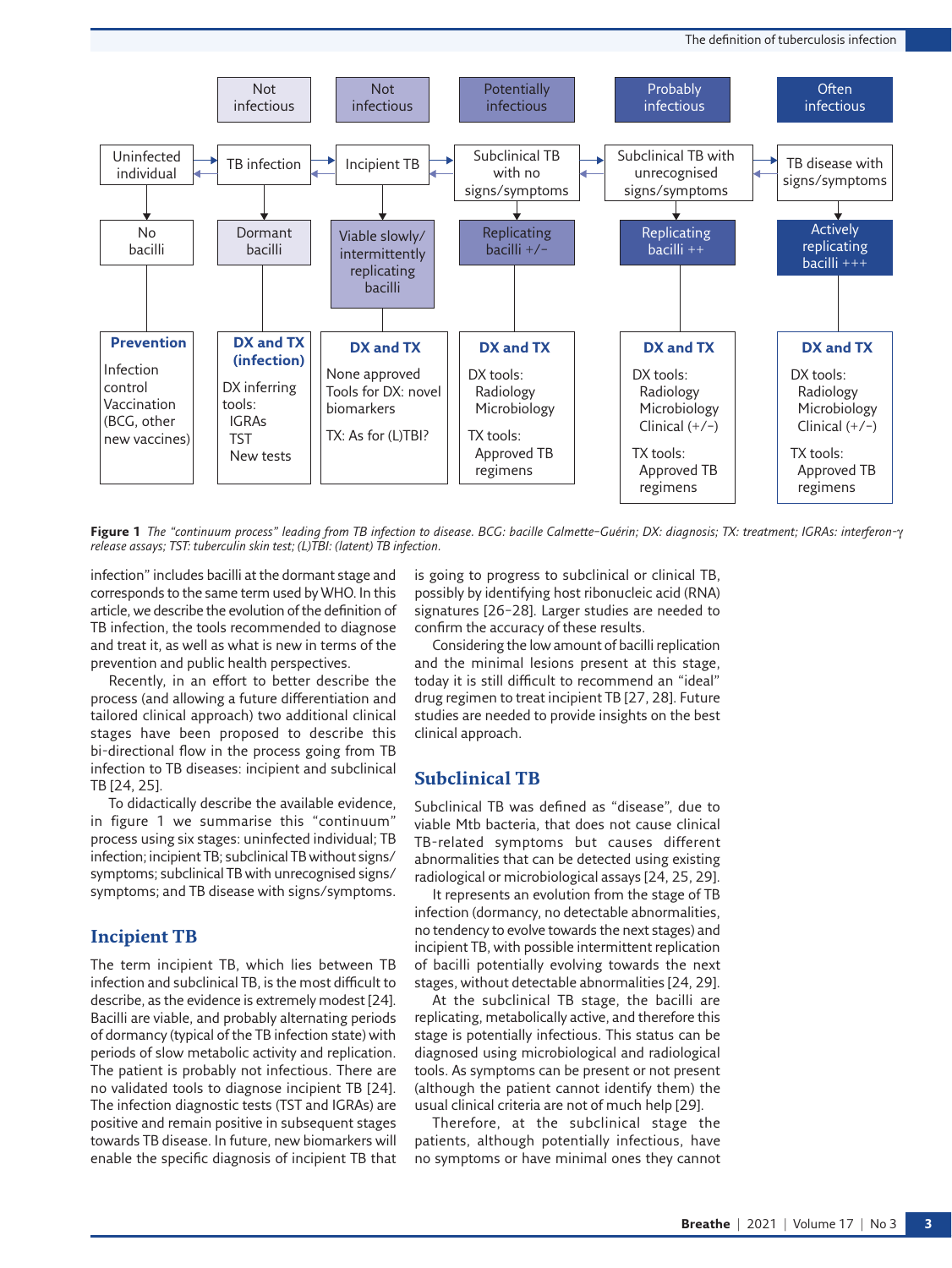identify. This finding has several implications. For example, the majority of guidelines recommend to direct patients with chronic cough (>2 or 3 weeks' duration) to bacteriological and radiological screening: in absence of symptoms or capacity to identify them, these patients are not recognised (although they are often infectious). Another example is represented by the inability of screening algorithms based on symptom scores to identify these infectious patients: if radiology is planned only for symptomatic patients, the screening procedure will miss them.

Subclinical TB may have important implications for the spread of the Mtb infection in the community [[4,](#page-10-3) [29\]](#page-11-4). Based on these concepts, subclinical TB may represent a very heterogeneous condition, possibly more prevalent than what is expected: using the average prevalence-to-notification ratio of 2:1, the prevalence of subclinical TB can be in the order of 7 million, in a total of 14 million patients with TB disease [[29](#page-11-4)].

Evidence of the conditions described above are the results of prevalence surveys where the difference between existing (prevalent) and diagnosed TB cases consisted mainly of culture positive (often sputum smear negative) and symptom-free patients with chest radiological abnormalities [\[29](#page-11-4)–[32](#page-11-5)]. Even among sputum smear positive patients with high bacillary load, a proportion of patients ranging from 34% to 68% had no symptoms [\[30\]](#page-11-6).

As summarised in [figure 1,](#page-2-0) the tools available to diagnose subclinical TB are the same as those used to manage "TB disease", although the "clinical" tool may not always be useful, as a proportion of these individuals do not report any signs and/or symptoms. For individuals without symptoms, radiological and bacteriological criteria may rely on including a broad category of biomarkers *"sensu lato"* described below; importantly, to diagnose those with unrecognised symptoms we need to increase the sensitivity threshold of our non-symptomsbased tools [[33,](#page-11-7) [34\]](#page-11-8). Interesting results indicate that the production and release of Mtb bioaerosols is possible, as reported by the quantitation of Mtb exhaled during specific respiratory manoeuvres [[33](#page-11-7), [34\]](#page-11-8). Further studies are needed to evaluate the accuracy of this approach to diagnose the different TB stages.

## **What new tests are available to diagnose TB infection?**

## **TST**

TB infection is a state with a few bacilli in a dormant stage. In the absence of technologies to detect dormant bacilli, the obvious alternative is to detect or try to determine the host response to the immunogenic antigens of Mtb. The original approach by von Pirquet [[5\]](#page-10-4) evolved and a standard TST was developed based on the purified protein derivative (PPD) RT23 from the Statens Serum Institut in Copenhagen, Denmark. The test was largely used in the 1950s and 1960s to evaluate the annual risk of TB infection (ARTI) and to estimate the incident TB cases expected in a given population [\[35\]](#page-11-9). The test was also used clinically to diagnose TB infection: 5 international units (IU) of PPD is intradermally injected into the forearm, and the resulting induration is read in millimetres after 48–72 h.

As it is inexpensive and does not require quality laboratory expertise to administer, the TST became popular and it is still widely used. Details on test requirements, drawbacks and advantages, as well as a head-to-head comparison between TST and IGRA tests are summarised in [table 1](#page-4-0).

## **IGRAs and other** *in vitro* **tests for TB infection diagnosis**

A crucial step for the development of newer and more specific tests than the TST to diagnose TB infection was the discovery of a specific region of the Mtb DNA (RD1), which was absent from *Mycobacterium bovis* bacille Calmette–Guérin (BCG), but present in the strains of Mtb complex [[36](#page-11-10)]. This region encodes ESAT-6 and CFP-10 which are Mtb specific.

Peripheral blood mononuclear cells (PBMCs), in the *ex vivo* setting, were stimulated with ESAT-6 and CFP-10 peptides or recombinant proteins to induce IFN-γ secretion. This Mtb-induced IFN-γ response was shown to correlate with the grade of exposure to a TB index case more than TST [\[37,](#page-11-11) [38\]](#page-11-12). This finding prompted the development of assays based on IFN-γ release (IGRAs), in which either whole blood or PBMCs are stimulated with RD1 encoded antigens.

The two common IGRAs include the QuantiFERON (QFT) system (now QuantiFERON-Plus) and the T-SPOT.TB, which are based on the whole blood or PBMC stimulation, respectively, with Mtb-specific peptides. New enzyme-linked immunosorbent assay (ELISA)-based whole blood IGRAs are commercially available. These new tests include Standard E TB-Feron (SD Biosensor, Republic of Korea), AdvanSure TB-IGRA ELISA (LG Chem, Republic of Korea) and LIOFeron TB/LTBI (LIONEX Diagnostics & Therapeutics GmbH, Braunschweig, Germany) [[39](#page-11-13)]. All these assays are based on IFN-γ detection by ELISA after whole blood stimulation in three or four tubes containing recombinant proteins or peptides from Mtb. Interestingly, a new test based on IFN-γ-induced protein-10 (IP-10) detection by ELISA in whole blood stimulated with Mtb antigen peptides (rBiopharm, Darmstadt, Germany) is now available. This chemokine is expressed at higher levels compared to IFN-γ and is associated with TB [\[10](#page-10-19), [40](#page-11-14)–[42](#page-11-15)].

IGRAs or the assay based on IP-10 detection have several advantages [\(table 1\)](#page-4-0): they do not require a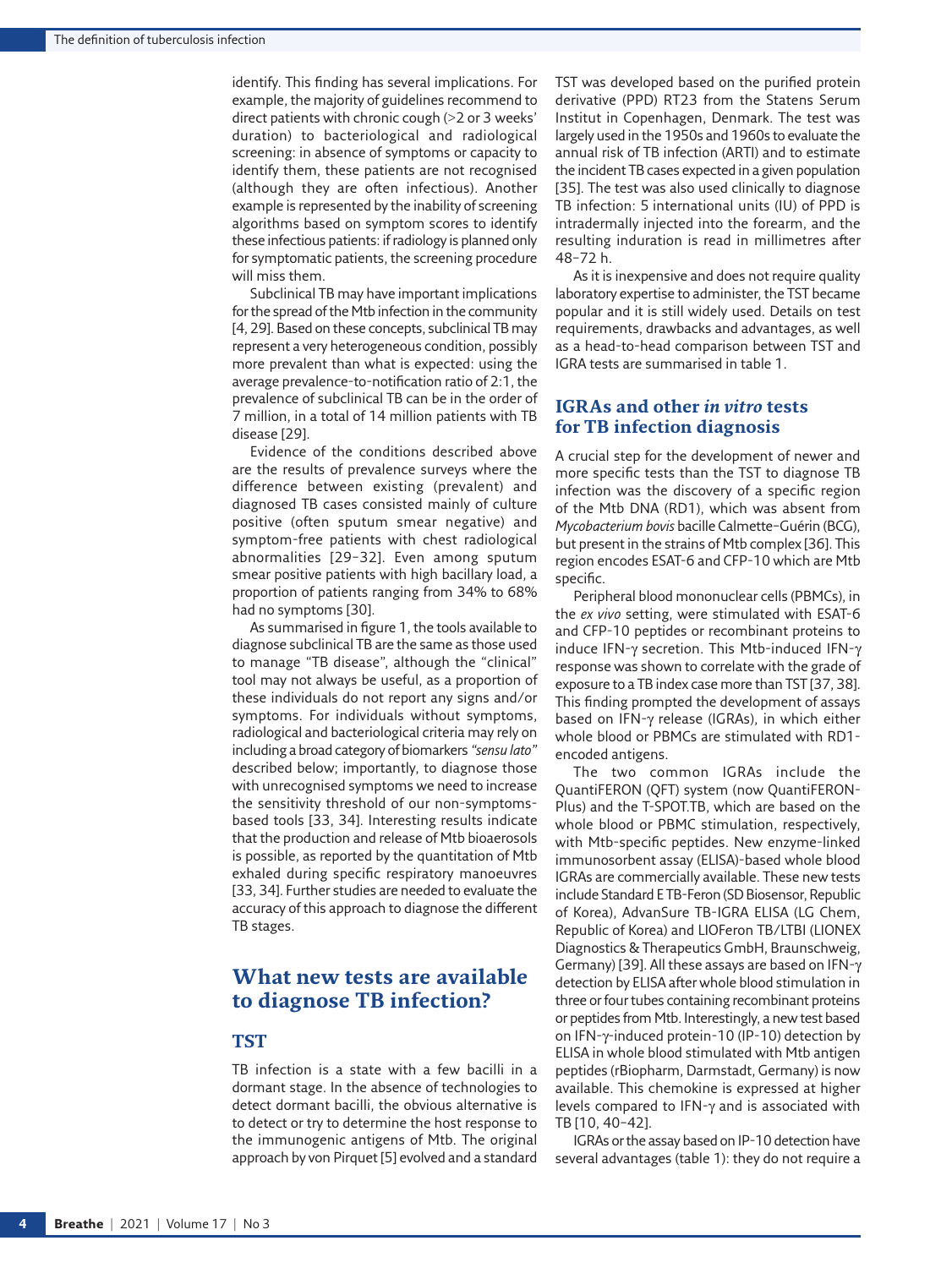<span id="page-4-0"></span>

|                 | Table 1 Tests for diagnosing TB infection                                                                                                                                                                   |                                                                                                                                                                                                                                                    |                                                                                                                                                                                                                                                                                                                                                                                                                                                                                                    |                                                                                                                                                                                                                                                                                                                                                                                                                                                                                                                                                                                                                                                                                                                                          |
|-----------------|-------------------------------------------------------------------------------------------------------------------------------------------------------------------------------------------------------------|----------------------------------------------------------------------------------------------------------------------------------------------------------------------------------------------------------------------------------------------------|----------------------------------------------------------------------------------------------------------------------------------------------------------------------------------------------------------------------------------------------------------------------------------------------------------------------------------------------------------------------------------------------------------------------------------------------------------------------------------------------------|------------------------------------------------------------------------------------------------------------------------------------------------------------------------------------------------------------------------------------------------------------------------------------------------------------------------------------------------------------------------------------------------------------------------------------------------------------------------------------------------------------------------------------------------------------------------------------------------------------------------------------------------------------------------------------------------------------------------------------------|
|                 | E                                                                                                                                                                                                           | New skin tests                                                                                                                                                                                                                                     | IGRAs and in vitro tests                                                                                                                                                                                                                                                                                                                                                                                                                                                                           | New in vitro tests                                                                                                                                                                                                                                                                                                                                                                                                                                                                                                                                                                                                                                                                                                                       |
| Examples        |                                                                                                                                                                                                             | Diaskin test, EC-skin<br>test and c-Tb                                                                                                                                                                                                             | QuantiFERON-TB Gold Plus and T-SPOT.TB<br>Standard E TB-Feron, AdvanSure TB-IGRA<br>ELISA, LIOFeron TB/LTBI, IP-10 ELISA                                                                                                                                                                                                                                                                                                                                                                           | QuantiFERON-TB Gold Plus, GBTsol Latent TB Test Kit<br>STANDARD F TB-Feron FIA, Erythra TB-test, IP-10<br>QIAreach QuantiFERON-TB, the ichroma IGRA-TB<br>VIDAS TB-IGRA, AdvanSure I3 TB-IGRA, LIAISON<br>IGRA LF                                                                                                                                                                                                                                                                                                                                                                                                                                                                                                                        |
| Characteristics | Trained staff for administration<br>Induration reading within 72 h<br>Intradermal administration of<br>Cold chain requirement for<br>and reading the skin<br>PPD in the forearm<br>induration<br><b>Ddd</b> | administration and<br>administration of<br>nduration reading<br>reading the skin<br>requirement for<br>ESAT-6/CFP-10<br>ESAT-6/CFP-10<br>antigens in the<br>Trained staff for<br>within 72 h<br>Intradermal<br>induration<br>Cold chain<br>forearm | Need for efficient sample transport system<br>AdvanSure TB-IGRA ELISA, LIOFeron TB/<br>Need for different blood collection tubes<br>Plus, T-SPOT.TB, Standard E TB-Feron,<br>Detection of IFN-y or other markers in<br>1.5-4 h for QuantiFERON-TB Gold<br>In vitro tests with internal controls<br>Need for laboratory infrastructure<br>blood or PBMCs using ELISA<br>Incubation time of 16-24 h<br>depending on the altitude<br>20 min for IP-10 ELISA;<br>Need for fresh samples<br>Assay time: | 46 min to 17 h <sup>+</sup> for LIAISON QuantiFERON-TB Gold<br>or isolated T-cells using LFA or chemiluminescence<br>Need for different blood collection tubes depending<br>Need for laboratory infrastructure for some assays<br>Plus, GBTsol Latent TB Test Kit, GBTsol Latent TB<br>Detection of IFN-y or other biomarkers in the blood<br>STANDARD F TB-Feron FIA, ichroma IGRA-TB,<br>Test Kit, IP-10 IGRA LF and VIDAS TB-IGRA<br>15-20 min for QIAreach QuantiFERON-TB,<br>Need for efficient sample transport system<br>AdvanSure 13 TB-IGRA, Erythra TB test;<br>In vitro tests with internal controls<br>Incubation time of 0 <sup>#-24</sup> h<br>Need for fresh samples<br>or ELFA systems<br>on the altitude<br>Assay time: |
| Disadvantages   | naccuracy/bias in performing<br>immunocompromised hosts<br>False positive results in BCG-<br>the test and in reading it<br>False negative results in<br>vaccinated individuals<br>Second visit needed       | performing the test<br>naccuracy/bias in<br>and in reading it<br>promised hosts<br>immunocom-<br>False negative<br>results in                                                                                                                      | Errors in the pre-analytical phase<br>Misinterpretation of the assays<br>False negative results in<br>immunocompromised<br>Expensive                                                                                                                                                                                                                                                                                                                                                               | Errors in the pre-analytical phase<br>Misinterpretation of the assays<br>Limited data<br>Expensive<br>We expect:                                                                                                                                                                                                                                                                                                                                                                                                                                                                                                                                                                                                                         |
| Advantages      | No laboratory infrastructure<br>Useful for large screening<br>Cost-effective<br>required<br>settings                                                                                                        | screening settings<br>Useful for large<br>infrastructure<br>Cost-effective<br>No laboratory<br>required                                                                                                                                            | Higher specificity for TB infection compared<br>Faster turn-around time compared with TST<br>No need for a second visit compared with<br>No booster effect compared with TST<br>with TST<br>TST                                                                                                                                                                                                                                                                                                    | Higher specificity for TB infection compared with TST<br>Very likely: faster <sup>s</sup> and/or less handling <sup>5</sup> compared<br>Lower turn-around time compared with IGRAs<br>No need for a second visit compared with TST<br>No booster effect<br>with IGRAs                                                                                                                                                                                                                                                                                                                                                                                                                                                                    |
| TB Gold Plus.   | Assay time: time from post-incubation and result delivery.                                                                                                                                                  |                                                                                                                                                                                                                                                    |                                                                                                                                                                                                                                                                                                                                                                                                                                                                                                    | AdvanSure 13 TB-IGRA, LIAISON QuantiFERON-TB Gold Plus; *: VIDAS TB-IGRA assay time is reported to be 17 h and includes incubation, post-incubation and result score; §: applies<br>enzyme-linked immunosorbent assay; LFA: lateral flow assay; PBMC: peripheral blood mononuclear cells. #: incubation time not required for Erythra TB-test; "I: VIDAS TB-IGRA,<br>Incubation time: time of stimulation. BCG: bacille Calmette-Guérin; ELFA: enzyme-linked fluorescence assay; ELISA:<br>to QIAreach QuantiFERON-TB, the ichroma IGRA-TB, STANDARD F TB-Feron FIA, Erythra TB-test, AdvanSure 13 TB-IGRA; f: applies to VIDAS TB-IGRA, LIAISON QuantiFERON-                                                                            |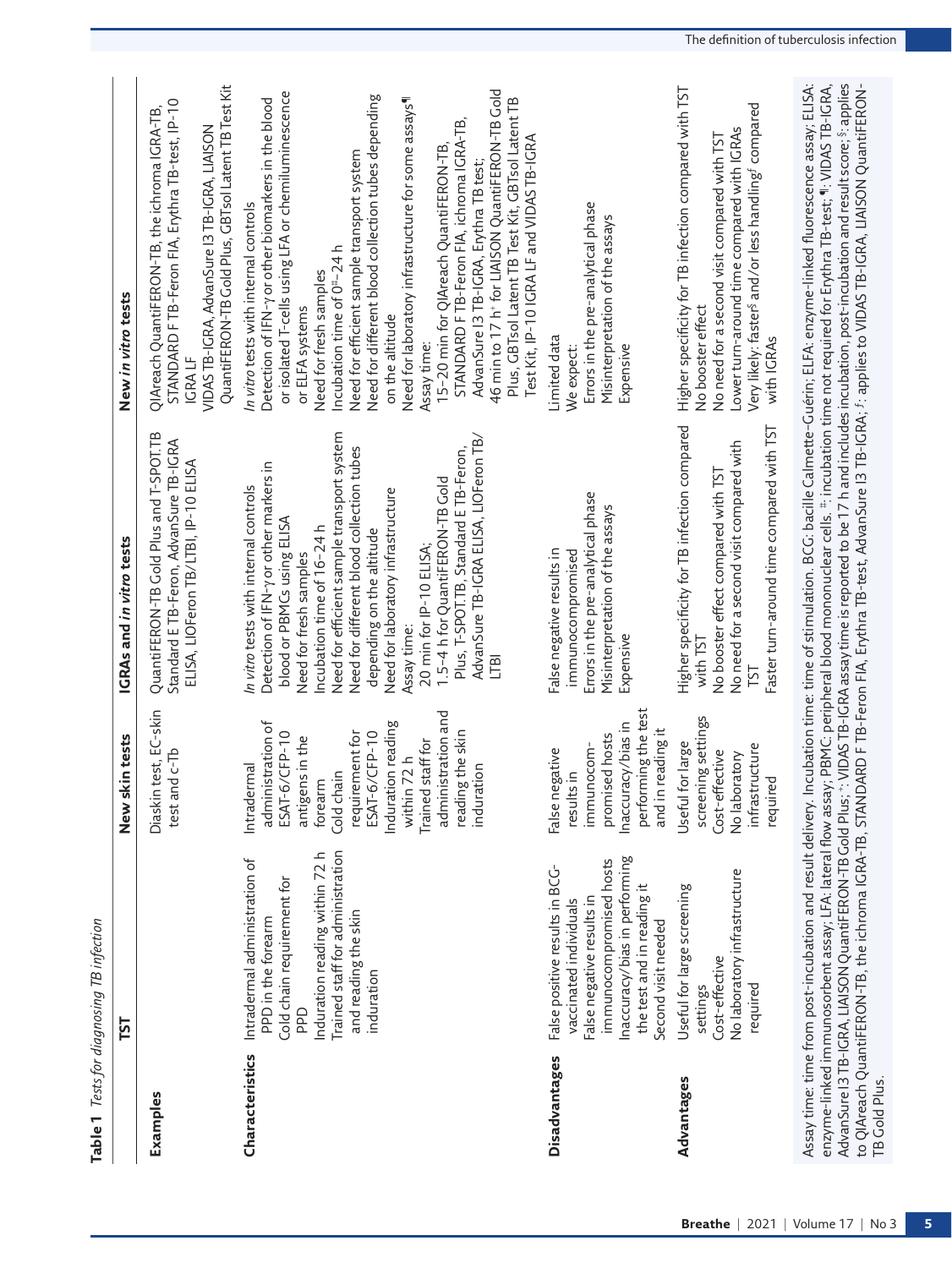second visit for reading, unlike the TST; have lower false-negative results in immunosuppressed individuals; and do not cause false-positive results in BCG-vaccinated and nontuberculous mycobacteriainfected individuals (due to the specificity of the Mtb antigens used (ESAT-6 and CFP-10)). The results from head-to-head comparisons between IGRAs and TST indicate that the higher cost of IGRAs is an issue.

Recent research, including prospective studies, compared TST against commercially available IGRAs in TB contacts and recent immigrants in low TB-incidence settings. The positive predictive value (PPV) for progression to active TB was evaluated. The PPV of the QuantiFERON-TB Gold In-Tube (a whole blood IGRA) was 3.3%, while the reported PPV of T-SPOT TB was 4.2% and that of TST (a 15 mm cut-off was used to define positivity) was 3.5% [\[43\]](#page-11-16).

The existing tests for TB diagnosis and treatment have a low PPV for the identification of subjects progressing to TB disease. Therefore, we need to treat a large number of individuals with a positive IGRA to prevent one individual from developing TB disease. Therefore, the priority is to develop a new generation of tests that predict with higher accuracy those that will progress to disease and focus the diagnostic effort on this target population [\[26,](#page-11-1) [28,](#page-11-2) [44,](#page-11-17) [45\]](#page-11-18).

## **Innovative tests for TB infection diagnosis**

#### Innovative skin tests

Recent new skin tests have been proposed, *e.g.* the Diaskin test (Generium, Russian Federation), the ESAT6-CFP10 (EC-skin test) (Anhui Zhifei Longcom Biopharmaceutical Co. Ltd, China) and the c-Tb (Serum Institute of India, India) [\[39\]](#page-11-13). These tests measure the skin reaction to the intradermal inoculation of ESAT-6 and CFP-10 Mtb antigens. Therefore, like IGRAs, they are unaffected by a prior BCG vaccination or contacts with environmental mycobacteria [[46](#page-11-19)]. Moreover, their accuracy for the diagnosis of TB infection is similar to that of IGRAs [[39,](#page-11-13) [47,](#page-11-20) [48\]](#page-11-21). Like TST, the Diaskin test, EC-skin test and c-Tb tests can be used in largescale screening settings, are cost-effective and do not need the infrastructure of a laboratory. However, as these tests are based on intradermal injection of the antigens, the skin reaction needs to be read after 48–72 h.

#### Innovative IGRAs and *in vitro* tests for TB infection diagnosis

A comprehensive landscape of tests for TB infection diagnosis has been recently described [\[39\]](#page-11-13). The simplified versions of IGRAs encompasses the lateral flow assays (LFAs). LFAs for TB infection diagnosis include the QIAreach QuantiFERON-TB (QIAGEN, The Netherlands), the ichroma IGRA-TB (Boditech Med Inc., Republic of Korea) and the STANDARD F TB-Feron FIA (SD Biosensor, Republic of Korea). These tests are based on the IFN-γ response detection after whole blood stimulation with ESAT-6 and CFP-10 antigens (STANDARD F TB-Feron FIA also includes the TB 7.7 antigen) for 16–24 h. All these tests, with the exception of QIAreach QuantiFERON-TB that generates a qualitative result (positive or negative), generate a quantitative result in 15–20 min using a plate reader. Another IFN-γ-based LFA is the Erythra TB-KIT (Erythra Inc., Stanford, CA, USA), which is a lateral flow chromatography assay based on PPD stimulation of whole blood. Finally, LFA technologies employing IP-10 as readout marker have been developed. This test, called IP-10 IGRA LF (developed by rBiopharm) is based on whole blood stimulation with ESAT-6 and CFP-10 antigens. Not much information is available about the last two tests.

Other than LFAs, efforts have been made to improve the IGRAs based on the QFT system. New tests such as the VIDAS TB-IGRA (bioMérieux, Marcy-l'Étoile, France), AdvanSure I3 TB-IGRA (LG Chem, Republic of Korea) and LIAISON QuantiFERON-TB Gold Plus (QIAGEN, The Netherlands) have been developed. These tests share with the QFT-Plus system the IFN-γ measurement after the stimulation of whole blood with Mtb ESAT-6 and CFP-10 peptides. The process has been fully automated in the VIDAS TB-IGRA which generates results in 17 h through an enzymelinked fluorescent assay. Conversely, AdvanSure I3 TB-IGRA and LIAISON QuantiFERON-TB Gold Plus are chemiluminescent assays that have a faster assay time (15–46 min post-incubation) compared with other available ELISA-based tests.

Finally, GBTsol Latent TB Test Kit (Glory Biotechnologies Corp., Republic of Korea) is a new test based on the direct detection of antigen-specific T-cells through the complex MHC–ESAT6 peptides or CFP10 peptides. Both MHC I and II are included to stimulate CD8 and CD4 T-cells, respectively. The MHC–peptide complexes are detected through a micro-filter separation of whole blood cells. This test provides results in only 1 h.

#### New perspectives: the microbiological diagnosis of TB infection

While these new skin tests and IGRAs represent an operational advantage compared with existing routine tests [[49](#page-11-22)], these assays are based on the detection of host responses to Mtb and therefore are limited by their inability to distinguish responding but uninfected individuals (in whom infection may have been eliminated by the host response or by preventive therapy) from those who are responding and still harbouring viable infection. Differentiating these states requires detection of the mycobacteria itself, rather than host factors. Despite scepticism,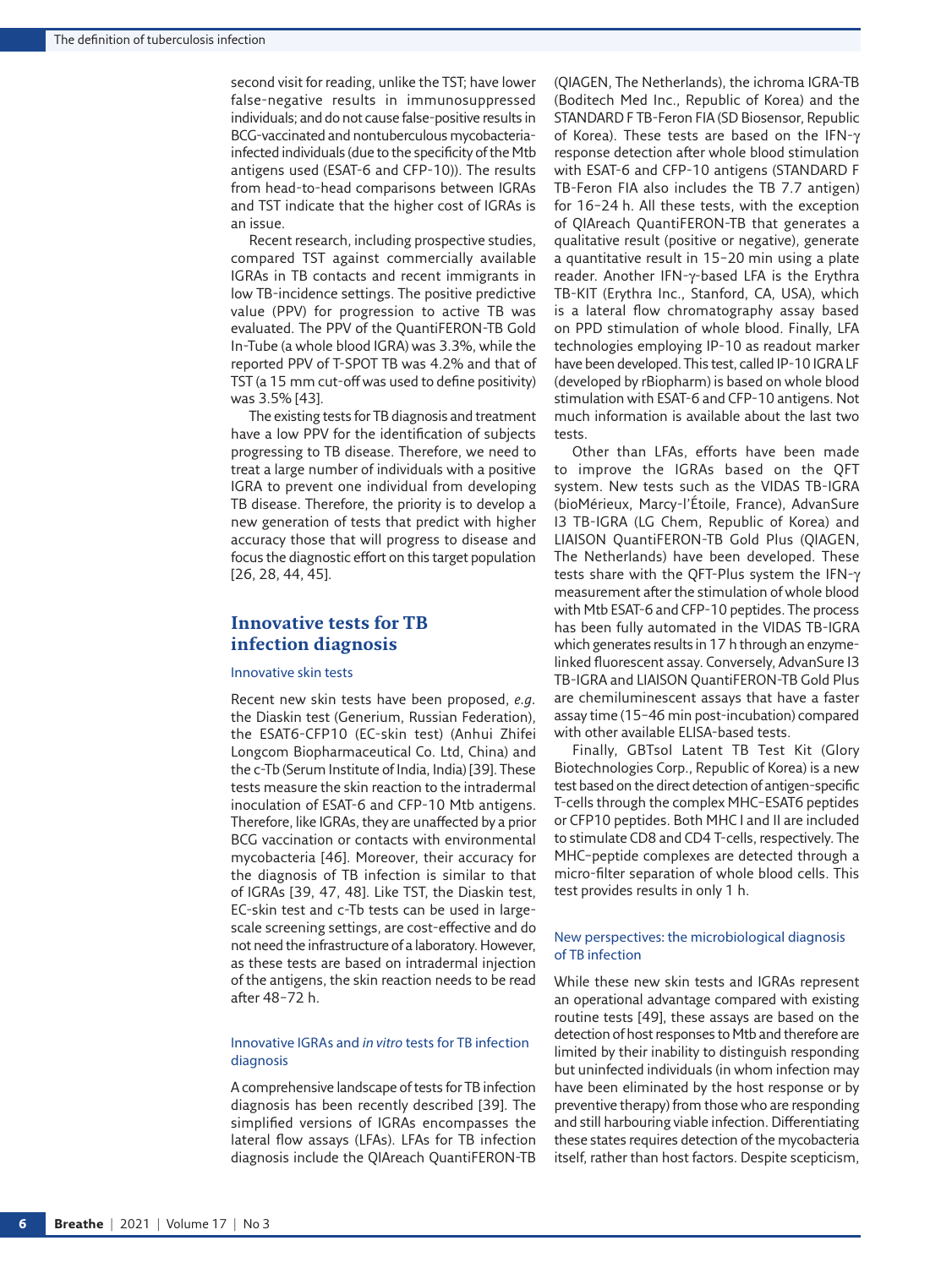it has been recently shown that blood Mtb DNA can be used as a biomarker of TB infection [\[50](#page-11-23)] and this is based on the discovery that Mtb DNA could be detected in CD34<sup>+</sup> long-term pluripotent haematopoietic stem cells harvested from the peripheral blood of IGRA-positive asymptomatic individuals living in a low-incidence setting [\[51](#page-11-24)–[53\]](#page-11-25). PCR has also been used to detect Mtb DNA in the peripheral blood of three out of 18 asymptomatic TB contacts living in a different low-incidence setting of the UK, of whom two individuals progressed to active TB after 7 months [\[54](#page-11-26)]. The first longitudinal study to corroborate the robustness of these findings in a high-incidence setting (Ethiopia) found that Mtb DNA was detectable in PBMCs of 79% of asymptomatic participants, with its presence being more common in HIV-infected *versus* HIV-uninfected individuals. Administration of preventive therapy to HIV-infected participants reduced prevalence of PCR-detected Mtb DNA from 95% at baseline to 54% post-treatment; the first time that a biomarker of TB infection has been shown to be responsive to treatment [[50](#page-11-23)]. Hopefully, these exciting results will be the start of the development of a new generation of TB infection biomarkers based on the detection of bacillary, rather than host factors.

## **Novel approaches for the detection of host response to Mtb infection**

Several efforts have been made to identify host responses associated with TB infection. For this purpose, different antigen combinations or different read-outs have been evaluated in *ex vivo* assays. The growing awareness that TB can be considered a spectrum of "disease states" has encouraged the development of tests to identify individuals at high risk of developing active TB disease. Whole blood gene expression signatures have been identified in HIV-uninfected and -infected individuals [\[26,](#page-11-1) [28](#page-11-2), [44](#page-11-17), [45](#page-11-18)]. These signatures can predict short-term progression to active disease and positron emission tomography-computed tomography images confirmed intrathoracic lesions with increased uptake of radiolabelled glucose in the absence of specific symptoms or chest radiography images indicative of TB disease [[45\]](#page-11-18).

## **What is new for treatment of TB infection?**

Management of TB infection is a core pillar of the WHO End TB Strategy, with the ultimate goal of eliminating TB [\[7,](#page-10-6) [8](#page-10-7), [55](#page-11-27)].

The efficacy of the preventive TB regimens presently recommended by WHO is rather high, ranging from 60% to 90% [\[7,](#page-10-6) [8](#page-10-7)]. WHO emphasises the importance of balancing potential benefits and harms, taking into consideration cost-effectiveness and feasibility. As discussed, no approved routine

tests can detect the mycobacteria in TB infection, while existing tests (such as IGRAs and the TST), assess the host-response: so, no test is perfect [\[7,](#page-10-6) [8](#page-10-7), [24,](#page-10-18) [29\]](#page-11-4). Furthermore, testing has an economic cost. Therefore, mass-screening for TB infection is not recommended, while targeted screening of individuals at risk for TB progression would make the approach much more feasible and cost-effective.

There is evidence that shorter regimens (*e.g.* 3 months of once weekly rifapentine plus isoniazid; 3 months of daily isoniazid plus rifampicin; 1 month of daily isoniazid plus rifapentine) have higher treatment adherence and completion rates compared with those reported with the traditional regimens [[7](#page-10-6), [8,](#page-10-7) [55](#page-11-27)[–57](#page-11-28)].

In the latest guidelines WHO also recommends, in settings with rampant TB transmission, to continue the daily isoniazid regimen for at least 36 months in adults and adolescents living with HIV, given the substantial risk of TB re-infection [[7,](#page-10-6) [8\]](#page-10-7).

However, to date, the management of TB patients relies on standard therapy protocols that do not consider the variability of the host or Mtb pathogenicity. Therefore, the introduction of the personalised medicine concepts may allow individual selection of the best therapy regimens [[58](#page-11-29)]. In the past few years, the so-called omics approaches have identified several biomarkers that may be promising for TB disease management. New insights may be provided by next generation sequencing (NGS) technology predicting drugresistance or susceptibility. NGS drug-resistance profiles will anticipate treatment decisions, may be useful to predict treatment failure or risk of relapse related to low response or resistance and will be of utmost worth for multidrug-resistant TB [\[59\]](#page-11-30). In parallel, mycobacterial transcriptional profiles or proteomic signature may contribute to evaluate the response to antibiotics or to achieve a better understanding of the mechanisms responsible for drug resistance, thus favouring the development of new drugs. Besides mycobacterial biomarkers, systems biology approaches have identified host biomarkers linked to treatment response. Several genetic factors have been identified; in particular, a Mendelian susceptibility to mycobacterial disease related to genes involved in IFN-γ immunity has been described [\[60](#page-11-31)]. Moreover, the study of polymorphisms of the leukotriene A4 hydrolase may be useful to identify patients with TB meningitis who can benefit from the addition of dexamethasone therapy [\[61](#page-11-32), [62\]](#page-11-33). Moreover, it has been demonstrated that hypermethylation of genes involved in the anti-mycobacterial immune response during TB dampens host immune responsiveness even after successful therapy, highlighting the potentials of epigenetics in TB management [\[63\]](#page-11-34). Similarly, proteomic and metabolic signatures in blood, sputum or urine could contribute to evaluate treatment response and the disease outcome [\[59](#page-11-30)]. All these new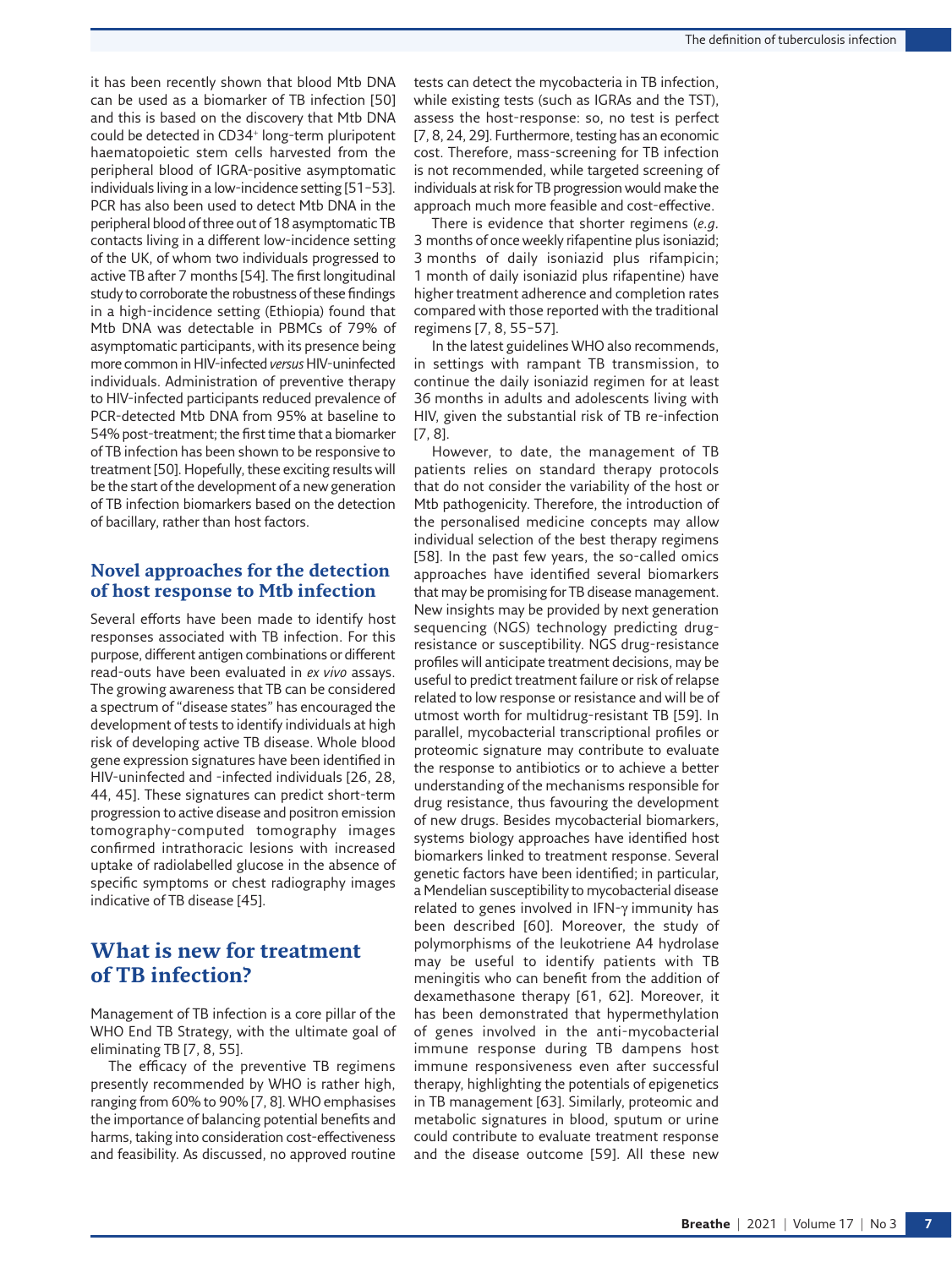biomarkers are promising; however, their clinical relevance should be evaluated in large-scale clinical studies [\[59](#page-11-30)]. This is particularly important for drug resistant-TB patients needing longer therapy regimens with more toxic drugs and at high risk of treatment failure. Given the evolution of the definition of TB infection and looking into the omics future, the efficacy of TB therapy regimens might be even higher when we will be able to correctly diagnose which individuals to treat.

## **What is new on TB infection from the public health perspective?**

Given the pivotal role that successful management of TB infection has in pursuing TB elimination [[64\]](#page-11-35), there are several important public health implications which deserve to be briefly discussed [[7](#page-10-6), [8,](#page-10-7) [55,](#page-11-27) [56\]](#page-11-36).

## **Core indicators**

WHO established three main indicators to monitor the implementation of TB infection management strategies [\[7,](#page-10-6) [8\]](#page-10-7), focusing on the individuals for whom treatment of TB infection is recommended (HIV-coinfected, contacts, patients treated with immunosuppressive drugs (*e.g.* tumour necrosis factor- $\alpha$  inhibitors) and in dialysis, candidates for transplantation, silicosis patients, prisoners, healthcare workers, migrants, homeless, and drug abusers among others):

- 1) Contact investigation coverage: percentage of coverage of confirmed TB patients evaluated for TB infection (and disease) out of those eligible;
- 2) Treatment of TB infection coverage: percentage of individuals initiating treatment for TB infection out of those eligible; and
- 3) Treatment of TB infection completion: percentage of individuals completing treatment for TB infection out of those eligible.

### **Monitoring the "cascade of care"**

The best approach to monitor and evaluate if the TB infection management policy works, both at the individual clinic level and from a national surveillance perspective, is to evaluate the so-called "cascade of care" described by ALSDURF et al. [[65](#page-11-37)]. The purpose of the "cascade of care" is to describe the different steps from diagnosis of TB infection to the completion of its treatment. Knowing the proportion of individuals at the different steps of the "cascade" is important.

Ideally, a public health impact is possible if the vast majority of individuals with treatment indications of TB infection are diagnosed and complete their treatment. The description of the

"cascade" includes the following steps (in number and percentage, the first step being, by definition, 100%): intended for TB infection screening; initially tested; receiving test results; referred if the test is positive; completed medical examinations; recommended for treatment; accepted and started treatment; completed treatment. Importantly, adverse events of any drug regimens should be actively monitored [[7](#page-10-6), [8\]](#page-10-7).

## **Implementing the register for TB infection**

In order to describe the cascade of care, a register for TB infection is key, in parallel with what is being done for TB disease. Currently, a few countries have already implemented this TB infection register [\[56\]](#page-11-36), making the collection, analysis and interpretation of data available from different clinics possible.

## **TB infection and subclinical disease policy development**

Diagnosis and treatment of TB infection are considered the core intervention for TB elimination [\[29](#page-11-4)]. Recent WHO guidelines [\[7,](#page-10-6) [8\]](#page-10-7) have summarised what is necessary to programmatically organise diagnosis and treatment of TB infection. The capacity to impact groups with a higher probability of developing TB when infected with Mtb (as discussed above, this group includes patients with HIV co-infection, and comorbidities like diabetes, genetic predisposing factors, malnutrition, treatment with glucocorticoids or biological agents, solid organ transplantation, and malignancies among others) will make a difference; this would allow achievement of both an individual-level benefit (for the individuals diagnosed and treated) and the public health goal of TB elimination [\[55,](#page-11-27) [56\]](#page-11-36).

We have discussed above the potential relevance of subclinical TB disease towards the global TB burden (tentatively 7 of the 14 million cases) [\[29\]](#page-11-4). As summarised in [figure 1](#page-2-0), subclinical TB includes individuals with no symptoms or unrecognised symptoms. We have also discussed the possibility that in the absence of cough (historically considered the symptom of TB) transmission of Mtb can occur [\[29\]](#page-11-4). While radiological and microbiological tools can identify these cases, symptom-based clinical algorithms usually cannot, as previously discussed, based on the evidence from prevalence surveys.

Subclinical TB had been described as a stage preceding detectable active TB by a couple of weeks or months. This is probably inaccurate as some individuals with subclinical TB never reach the status of TB disease "with symptoms" or spontaneously regress to latent TB (or even to the uninfected stage; [figure 1\)](#page-2-0) without being ever diagnosed with TB [\[29\]](#page-11-4). This means that subclinical TB may have a major role in transmitting Mtb.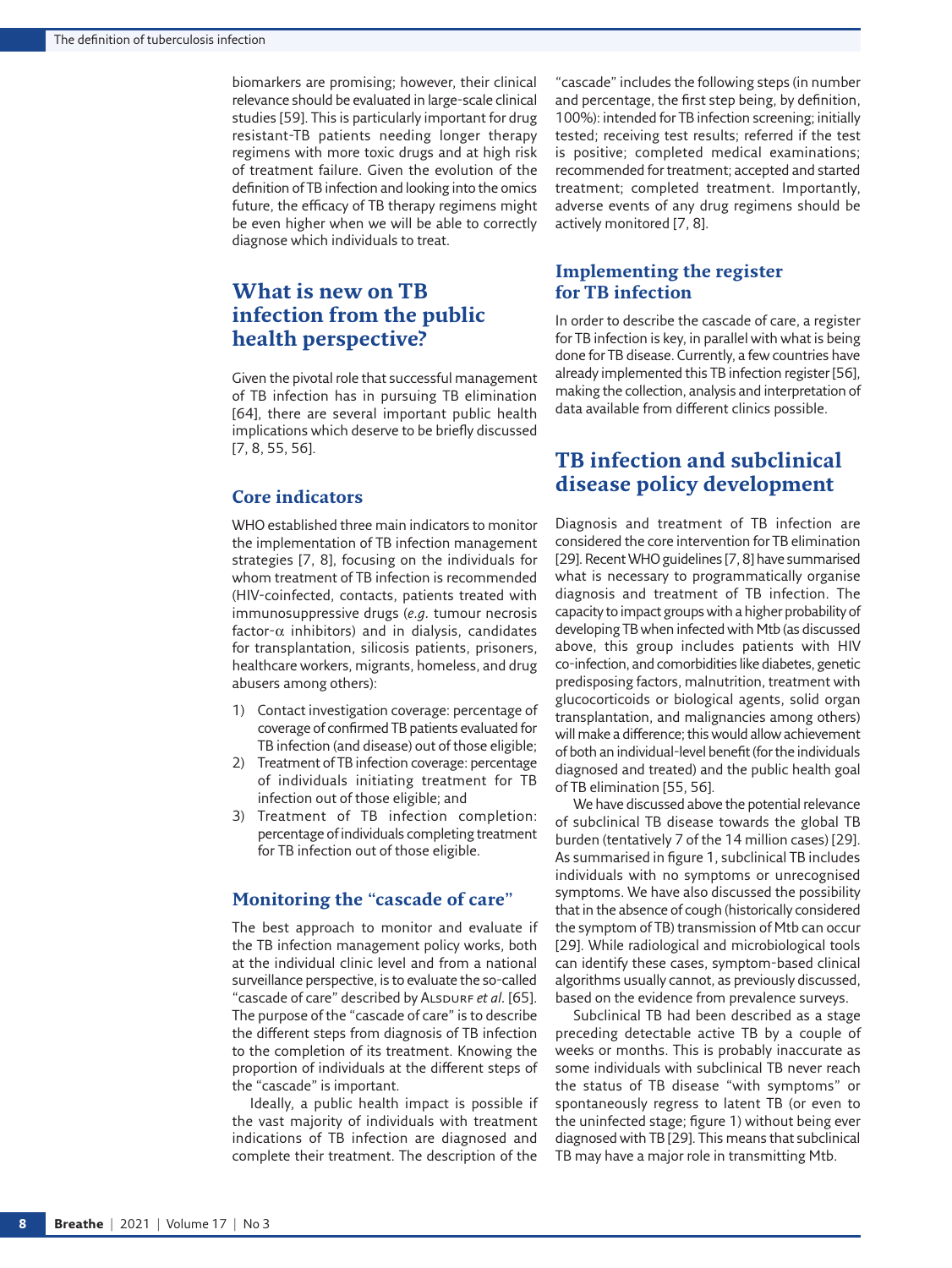<span id="page-8-0"></span>**Table 2** *Research priorities for TB infection*

| Areas for research                                                                                     | <b>Specific areas</b>                                                                                                                                                                                                                                                                                                                                                                                                                                                                                               |
|--------------------------------------------------------------------------------------------------------|---------------------------------------------------------------------------------------------------------------------------------------------------------------------------------------------------------------------------------------------------------------------------------------------------------------------------------------------------------------------------------------------------------------------------------------------------------------------------------------------------------------------|
| <b>Risks of progression from TB</b><br>infection to TB disease                                         | Evaluation of the likelihood of progressing from TB infection to TB disease in the various<br>at-risk populations<br>Evaluation of the incidence and risk of progression to TB disease in the following groups<br>of patients:<br>Diabetes mellitus<br>Harmful alcohol use<br>Tobacco use<br>Underweight<br>Silica exposure<br>Steroid treatment<br>Rheumatological diseases<br>Cancer<br>Evaluation of the harms including stigmatisation and acceptability of testing and TB<br>preventive therapy in risk groups |
| Defining the best clinical algorithm<br>to exclude TB disease from TB<br>infection                     | Performance and feasibility of these algorithms should be assessed<br>Creating algorithms for children and pregnant women<br>Identify feasible cost-effective methods for contact tracing                                                                                                                                                                                                                                                                                                                           |
| Improved diagnostic tests and<br>defining the performance of latent<br>TB tests in at-risk populations | Tests with improved performance and predictive value for progression to TB disease<br>Performance of existing latent TB tests in at-risk populations<br>Tests to determine TB reinfection<br>How to use existing tests to best determine LTBI                                                                                                                                                                                                                                                                       |

To adapt existing policies to fully capture the concepts discussed in this article, more evidence is necessary on the exact contribution of transmission from subclinical TB and the role of spontaneous regression (and eventually cure) from one side [[29](#page-11-4)] and of "re-infection" on the other side [\[66\]](#page-11-38).

Furthermore, more research is needed to understand the role played by new tools (*e.g.* transcriptomic assays, C-reactive protein) in the new diagnostic algorithms.

If subclinical TB is confirmed to contribute to TB transmission (and the global TB burden), new policies and algorithms focused on subclinical TB are necessary, based on radiological and microbiological tools as well as on new tools beyond symptom-based approaches. Active screening of populations likely to have higher prevalence of subclinical TB (*e.g.* contacts) will be the next step, pending evidence on its cost-effectiveness.

## **Priorities for research**

The priorities for research are summarised in [table 2](#page-8-0). WHO indicates three major areas where research should be focused: evaluating the risks for progression from TB infection to TB disease in at-risk groups; defining the best algorithm to exclude TB disease; and the need for improved tests and the performance of existing TB infection tests in at-risk populations. There is a need to better diagnose TB infection in at-risk populations requiring TB preventive therapy. Furthermore,

although not discussed specifically in this review, the best approach to treat TB infection in recent contacts of multidrug-resistant patients is an important research priority.

## **Conclusions**

This review describes, through the history of definitions, the spectrum from TB infection to TB disease and their clinical and public health implications. As of today, this includes a "continuum" of situations didactically reported in different stages.

While for the majority of the stages there are diagnostic and treatment tools available, incipient TB lies in between TB infection and subclinical TB. Although at the moment we do not have diagnostic and treatment weapons beyond those for TB infection, the future availability of new tools will further enhance the importance of this stage, both from a clinical and public health perspective. To date, the omics approaches have identified promising biomarkers for diagnosis and treatment management. However, future randomised clinical studies are needed to implement systems biology findings in clinical practice and to introduce different recommendations for people at high risk into the "continuum" process to TB disease.

Finally, the importance of subclinical TB and the related relevant burden on Mtb transmission requires attention from both clinicians and public health experts.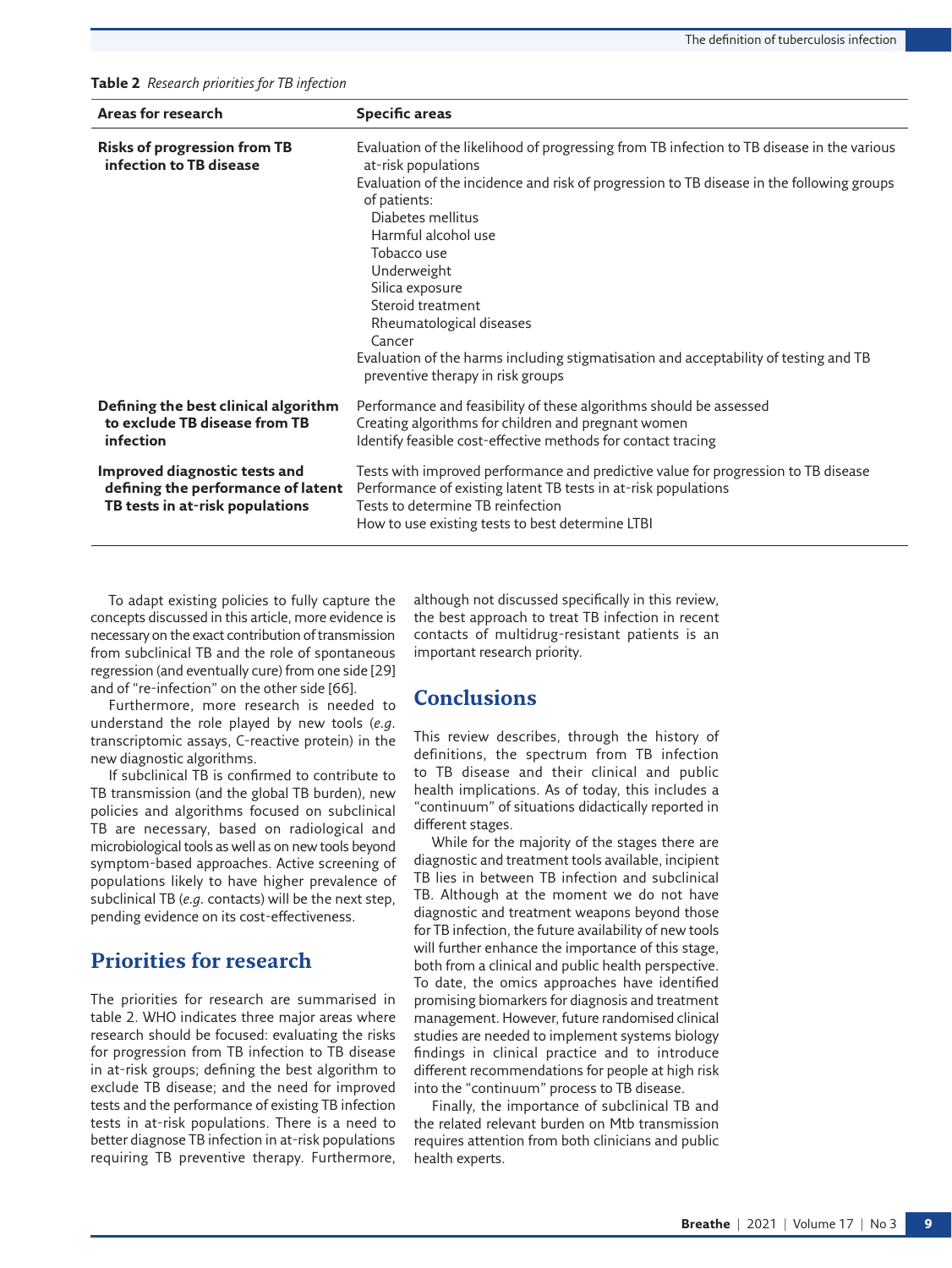# **Self-evaluation questions**

Select one correct answer for each question.

- 1. How many stages can be used to didactically describe the process from TB infection to disease?
	- a) Two main stages, latent TB infection and TB disease
	- b) Six stages, including uninfected individual, TB infection, incipient TB, subclinical TB without signs/symptoms, subclinical TB with unrecognised signs/symptoms, and TB disease with signs/symptoms
	- c) The process is a "continuum" and cannot be described by means of specific stages
	- d) Two main stages, TB infection and TB disease
- 2. What are the WHO-recommended tests to diagnose TB infection?
	- a) TST and IGRAs
	- b) The QuantiFERON-TB and T-SPOT TB tests in low TB-incidence countries
	- c) TST in resource-limited settings
	- d) TST and IGRAs in the absence of clinically active TB
- 3. What is the efficacy of the WHO-recommended regimens to treat TB infection?
	- a) The efficacy of the regimens presently recommended by WHO is very high and >90%
	- b) The efficacy of the regimens presently recommended by WHO is high and >80%
	- c) The efficacy of the regimens presently recommended by WHO is not yet very high, being still <50%
	- d) The efficacy of the regimens presently recommended by WHO is rather high, ranging from 60% to 90%
- 4. What is the "cascade of TB infection care"?
	- a) The best approach to monitor and evaluate how in a given setting the management of TB infection is conducted: how many of the individuals intended for TB infection screening are able to complete the prescribed regimen
	- b) The proportion of patients who interrupt treatment because of adverse events of the regimen
	- c) The % decline of individuals interrupting treatment at the different steps of the process
	- d) The proportion of patients who start treatment of TB infection

# Key points

- Management of TB infection is the core element of the TB elimination strategy.
- Historically, for research, prevention, diagnostic and treatment purposes a dualistic approach was used, including LTBI and (active) TB disease.
- To didactically describe the "continuum process" leading from TB infection to disease, six stages are described: uninfected individual; TB infection; incipient TB; subclinical TB without signs/symptoms; subclinical TB with unrecognised signs/symptoms; and TB disease with signs/symptoms.
- The tests recommended by WHO to diagnose TB infection and the regimens recommended to treat it are summarised in this review.
- Finally, the policy and research implications of the new WHO recommendations on TB infection management are described.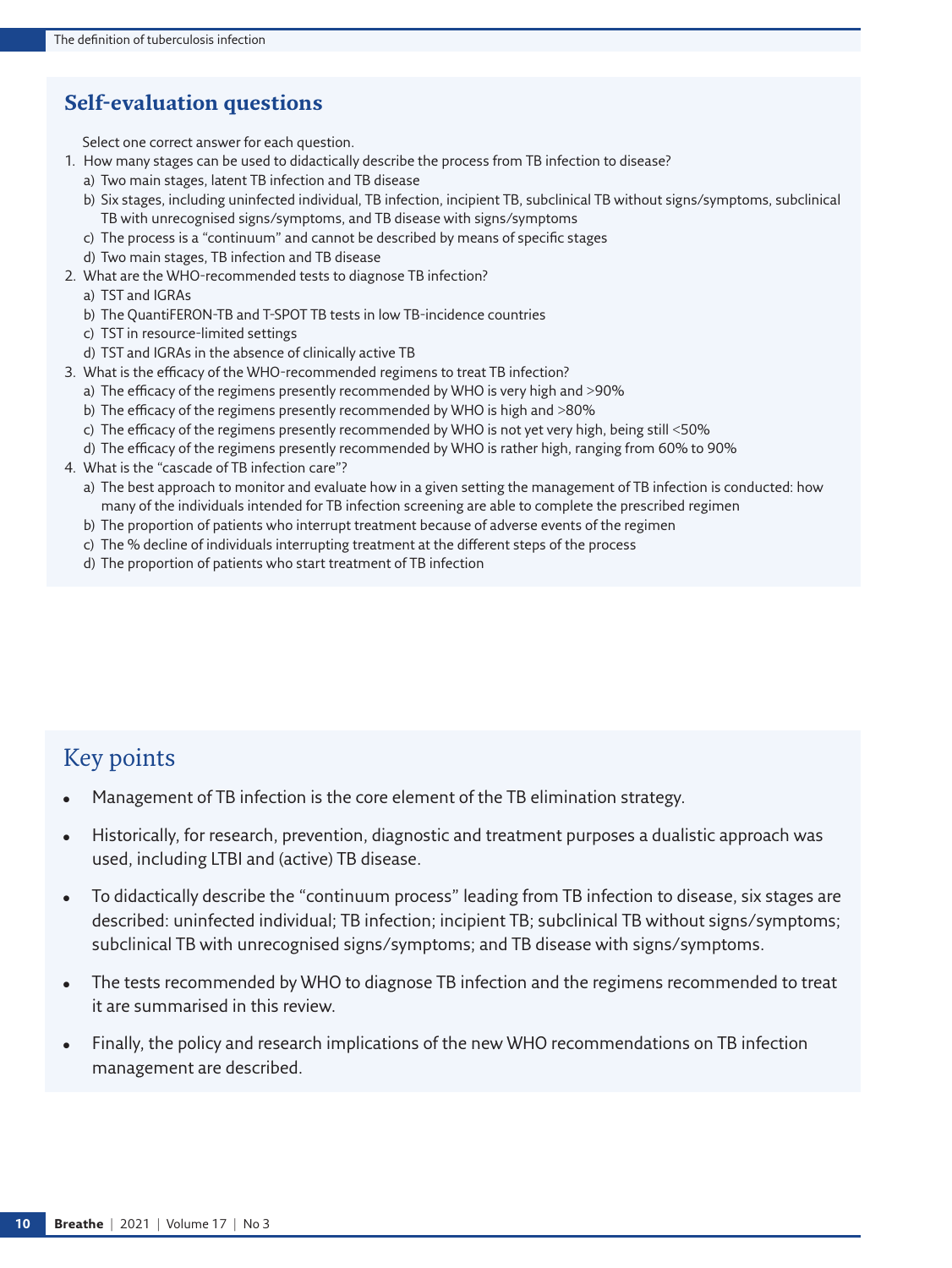#### **Affiliations**

#### Giovanni Battista Migliori<sup>1</sup>, Catherine W.M. Ong<sup>2,3</sup>, Linda Petrone<sup>4</sup>, Lia D'Ambrosio<sup>5</sup>, Rosella Centis<sup>1</sup>, **Delia Goletti4**

1Servizio di Epidemiologia Clinica delle Malattie Respiratorie, Istituti Clinici Scientifici Maugeri IRCCS, Tradate, Italy. <sup>2</sup>Dept of Medicine, Yong Loo Lin School of Medicine, National University of Singapore, Singapore. <sup>3</sup>Institute for Health Innovation and Technology (iHealthtech), National University of Singapore, Singapore. <sup>4</sup>Translational Research Unit, National Institute for Infectious Diseases "Lazzaro Spallanzani"-IRCCS, Rome, Italy. 5Public Health Consulting Group, Lugano, Switzerland.

#### **Acknowledgements**

The article is part of the activities of the Global Tuberculosis Network (GTN) and of the WHO Collaborating Centre for Tuberculosis and Lung Diseases, Tradate (ITA-80, 2017–2020-GBM/RC/LDA); we also thank the support from the Italian Ministry of Health (Ricerca Corrente, Linea 4).

#### **Conflict of interest**

D. Goletti reports grants (to her institution) and consulting fees from Biomerieux and consulting fees and payment or honoraria for a lecture from Qiagen, outside the submitted work. G.B. Migliori, C.W.M. Ong, L. Petrone, L. D'Ambrosio and R. Centis have nothing to disclose.

#### **References**

- <span id="page-10-0"></span>1. Cohen A, Mathiasen VD, Schön T, *et al.* The global prevalence of latent tuberculosis: a systematic review and meta-analysis. *Eur Respir J* 2019; 54: 1900655.
- <span id="page-10-1"></span>2. Loddenkemper R, Murray JF. History of tuberculosis. *In:* Migliori GB, Raviglione MC, eds. Essential Tuberculosis. Cham, Springer Nature Switzerland AG, 2021; pp. 6–9.
- <span id="page-10-2"></span>3. Tagliani E, Nikolayevskyy V, Tortoli E, *et al.* Laboratory diagnosis of tuberculosis. *In:* Migliori GB, Bothamley G, Duarte R, Rendon A, eds. Tuberculosis (ERS Monograph). Sheffield, European Respiratory Society, 2018; pp. 99–115.
- <span id="page-10-3"></span>4. Migliori GB, Nardell E, Yedilbayev A, *et al.* Reducing tuberculosis transmission: a consensus document from the World Health Organization Regional Office for Europe. *Eur Respir J* 2019; 53: 1900391.
- <span id="page-10-4"></span>5. Goletti D, Martineau AR. Pathogenesis and immunology of tuberculosis. *In:* Migliori GB, Raviglione MC, eds. Essential Tuberculosis. Cham, Springer Nature Switzerland AG, 2021; pp. 20–28.
- <span id="page-10-5"></span>6. Barreira-Silva P, Torrado E, Nebenzahl-Guimaraes H, *et al.* Aetiopathogenesis, immunology and microbiology of tuberculosis. *In:* Migliori GB, Bothamley G, Duarte R, Rendon A, eds. Tuberculosis (ERS Monograph). Sheffield, European Respiratory Society, 2018; pp. 62–82.
- <span id="page-10-6"></span>7. World Health Organization. WHO consolidated guidelines on tuberculosis. Module 1: prevention — tuberculosis preventive treatment. Geneva, World Health Organization, 2020. [https://apps.who.int/iris/bitstream/han](https://apps.who.int/iris/bitstream/handle/10665/331170/9789240001503-eng.pdf) [dle/10665/331170/9789240001503-eng.pdf](https://apps.who.int/iris/bitstream/handle/10665/331170/9789240001503-eng.pdf)
- <span id="page-10-7"></span>8. World Health Organization. WHO operational handbook on tuberculosis. Module 1: prevention — tuberculosis preventive treatment. Geneva, World Health Organization, 2020. [https://apps.who.int/iris/bitstream/han](https://apps.who.int/iris/bitstream/handle/10665/331525/9789240002906-eng.pdf) [dle/10665/331525/9789240002906-eng.pdf](https://apps.who.int/iris/bitstream/handle/10665/331525/9789240002906-eng.pdf)
- <span id="page-10-8"></span>9. Goletti D, Petrone L, Ippolito G, *et al.* Preventive therapy for tuberculosis in rheumatological patients undergoing therapy with biological drugs. *Expert Rev Anti Infect Ther* 2018; 16: 501–512.
- <span id="page-10-19"></span>10. Petrone L, Cannas A, Aloi F, *et al.* Blood or urine IP-10 cannot discriminate between active tuberculosis and respiratory diseases different from tuberculosis in children. *Biomed Res Int* 2015; 2015: 589471.
- <span id="page-10-9"></span>11. Ong CWM, Migliori GB, Raviglione M, *et al.* Epidemic and pandemic viral infections: impact on tuberculosis and the lung. *Eur Respir J* 2020; 56: 2001727.
- <span id="page-10-10"></span>12. Boulle A, Davies MA, Hussey H, *et al.* Risk factors for coronavirus disease 2019 (COVID-19) death in a population cohort study from the Western Cape Province, South Africa. *Clin Infect Dis* 2020; in press [\[https://doi.org/10.1093/cid/](https://doi.org/10.1093/cid/ciaa1198) [ciaa1198](https://doi.org/10.1093/cid/ciaa1198)].
- 13. Faqihi F, Alharthy A, Noor A, *et al.* COVID-19 in a patient with active tuberculosis: a rare case-report. *Respir Med Case Rep* 2020; 31: 101146.
- 14. Motta I, Centis R, D'Ambrosio L, *et al.* Tuberculosis, COVID-19 and migrants: preliminary analysis of deaths occurring in 69patients from two cohorts. *Pulmonology* 2020; 26: 233–240.
- 15. Musso M, Di Gennaro F, Gualano G, *et al.* Concurrent cavitary pulmonary tuberculosis and COVID-19 pneumonia with in vitro immune cell anergy. *Infection* 2021; in press [[https://](https://doi.org/10.1007/s15010-021-01576-y) [doi.org/10.1007/s15010-021-01576-y\]](https://doi.org/10.1007/s15010-021-01576-y).
- <span id="page-10-11"></span>16. Davies MA. HIV and risk of COVID-19 death: a population cohort study from the Western Cape Province, South Africa. *medRxiv* 2020; preprint [\[https://doi.org/10.1101/2020.07.](https://doi.org/10.1101/2020.07.02.20145185) [02.20145185\]](https://doi.org/10.1101/2020.07.02.20145185).
- <span id="page-10-12"></span>17. Riou C, Du Bruyn E, Stek C, *et al.* Relationship of SARS-CoV-2 specific CD4 response to COVID-19 severity and impact of HIV-1 and tuberculosis co-infection. *J Clin Invest* 2021; 131: e149125.
- <span id="page-10-13"></span>18. Getahun H, Matteelli A, Abubakar I, *et al.* Management of latent *Mycobacterium tuberculosis* infection: WHO guidelines for low tuberculosis burden countries. *Eur Respir J* 2015; 46: 1563–1576.
- <span id="page-10-14"></span>19. Migliori GB, Visca D, van den Boom M, *et al.* Tuberculosis, COVID-19 and hospital admission: consensus on pros and cons based on a review of the evidence. *Pulmonology* 2021; 27: 248–256.
- <span id="page-10-15"></span>20. Tadolini M, Codecasa LR, García-García JM, *et al.* Active tuberculosis, sequelae and COVID-19 co-infection: first cohort of 49 cases. *Eur Respir J* 2020; 56: 2001398.
- <span id="page-10-16"></span>21. Barry CE 3rd, Boshoff HI, Dartois V, *et al.* The spectrum of latent tuberculosis: rethinking the biology and intervention strategies. *Nat Rev Microbiol* 2009; 7: 845–855.
- 22. Lewinsohn DM, Lewinsohn DA. New concepts in tuberculosis host defense. *Clin Chest Med* 2019; 40: 703–719.
- <span id="page-10-17"></span>23. Delogu G, Goletti D. The spectrum of tuberculosis infection: new perspectives in the era of biologics. *J Rheumatol Suppl* 2014; 91: 11–16.
- <span id="page-10-18"></span>24. Drain PK, Bajema KL, Dowdy D, *et al.* Incipient and subclinical tuberculosis: a clinical review of early stages and progression of infection. *Clin Microbiol Rev* 2018; 31: e00021-18.

## **Suggested answers**

- 1. b. 2. d.
- 3. d.
- 4. a.